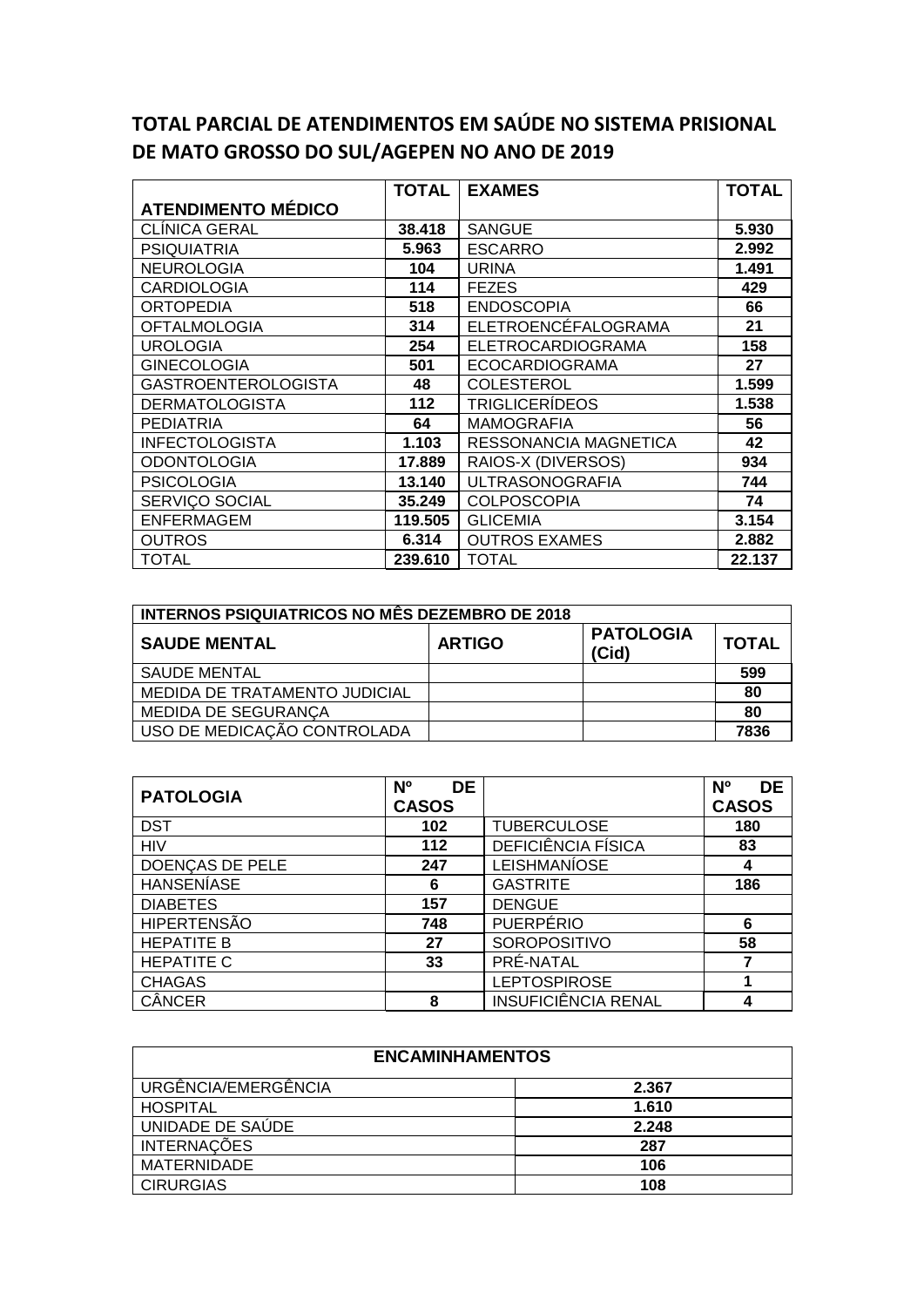| CASOS<br>RC<br>்பட<br>$\overline{\phantom{0}}$ | 689          |
|------------------------------------------------|--------------|
| TAL                                            | 7 415<br>. . |

| <b>QUANTIDADE DE PROCEDIMENTOS REALIZADOS</b>        | <b>TOTAL</b> |
|------------------------------------------------------|--------------|
| ADMINISTRAÇÃO DE MEDICAMENTOS ORAL                   | 206.483      |
| ADMINISTRAÇÃO DE MEDICAMENTOS INJETÁVEL              | 20.829       |
| AFERIÇÃO DE PRESSÃO ARTERIAL                         | 47.552       |
| AVALIAÇÃO DE GLICEMIA                                | 6.573        |
| CARTÃO SUS EMITIDO FUNCIONÁRIO                       | 540          |
| CARTÃO SUS EMITIDO REEDUCANDO                        | 4.889        |
| <b>CURATIVO</b>                                      | 4.614        |
| NEBULIZAÇÃO                                          | 5.263        |
| RETIRADA DE PONTOS                                   | 626          |
| TRATAMENTO DIRETAMENTE OBSERVADO (TDO) P/TUBERCULOSE | 3.975        |
| TRATAMENTO PÓS CIRURGICO                             | 126          |
| <b>OUTROS: ESPECIFIQUE</b>                           | 14.727       |
| TOTAL                                                | 316.197      |

| <b>PROCEDIMENTOS ODONTOLOGICOS</b>                                          | <b>TOTAL</b> |
|-----------------------------------------------------------------------------|--------------|
| ACESSO A POLPA DENTÁRIA E MEDICAÇÃO                                         | 1.073        |
| APLICAÇÃO TÓPICA DE FLUOR                                                   | 722          |
| ATENDIMENTO DE URGÊNCIA EM ATENÇÃO BASICA                                   | 2.046        |
| EXCISÃO E/OU SUTURA SIMPLES DE PEQUENAS LESÕES/FERIMENTOS DA<br><b>PELE</b> | 869          |
| EXODONTIA DE DENTE PERMANENTE                                               | 2.612        |
| INFORMAÇÕES E EDUCAÇÃO SOBRE HIGIENE BUCAL                                  | 3.938        |
| PRIMEIRA CONSULTA ODONTOLOGICA PROGRAMATICA PUPOTOMIA<br><b>DENTÁRIA</b>    | 1.816        |
| RASPAGEM ALISAMENTO E POLIMENTO SUPRAGENGIVAIS                              | 3.978        |
| RASPAGEM ALISAMENTO SUBGENGIVAIS                                            | 1.317        |
| RESTAURAÇÃO DE DENTE PERMANENTE ANTERIOR                                    | 2.638        |
| RESTAURAÇÃO DE DENTE PERMANENTE POSTARIOR                                   | 3.231        |
| RETIRADA DE PONTOS DE CIRURGIA BÁSICA                                       | 1.466        |
| SELAMENTO PROVISÓRIO DE CAVIDADE DENTÁRIA                                   | 2.385        |
| TRATAMENTO CIRURGICO DE HEMORRAGIA BUCO-DENTAL                              | 208          |
| <b>TRATAMENTO DE ALVEOLITE</b>                                              | 282          |
| 1ª CONSULTA ODONTOLÓGICA                                                    | 3.294        |
| TRATAMENTO COMPLETADO - TC                                                  | 874          |
| <b>QUANTIDADE DE PROCEDIMENTOS REALIZADOS</b>                               | 20.996       |
| TOTAL DE INTERNAS ATENDIDAS                                                 | 9.040        |
| <b>OUTROS</b>                                                               | 4.143        |
| <b>TOTAL</b>                                                                | 66.928       |

| QUANTIDADE DE ATENDIMENTOS DO PSICOSOCIAL DE SAUDE | <b>TOTAL</b> |
|----------------------------------------------------|--------------|
| ENTREVISTA PSICOSOCIAL(Acolhimento e Orientação)   | 16.5165      |
| ATENDIMENTO INDIVIDUAL                             | 33.633       |
| ATENDIMENTO AOS FAMILIARES                         | 7.696        |
| APLICAÇÃO DE TESTE PSICOLOGICOS                    | 923          |
| ELABORAÇÃO DE PERECERES E/OU RELATORIOS            | 852          |
| ENCAMINHAMENTO A OUTROS SETORES                    | 3.543        |
| PROJETOS DESENVOLVIDOS COM PACIENTES               | 382          |